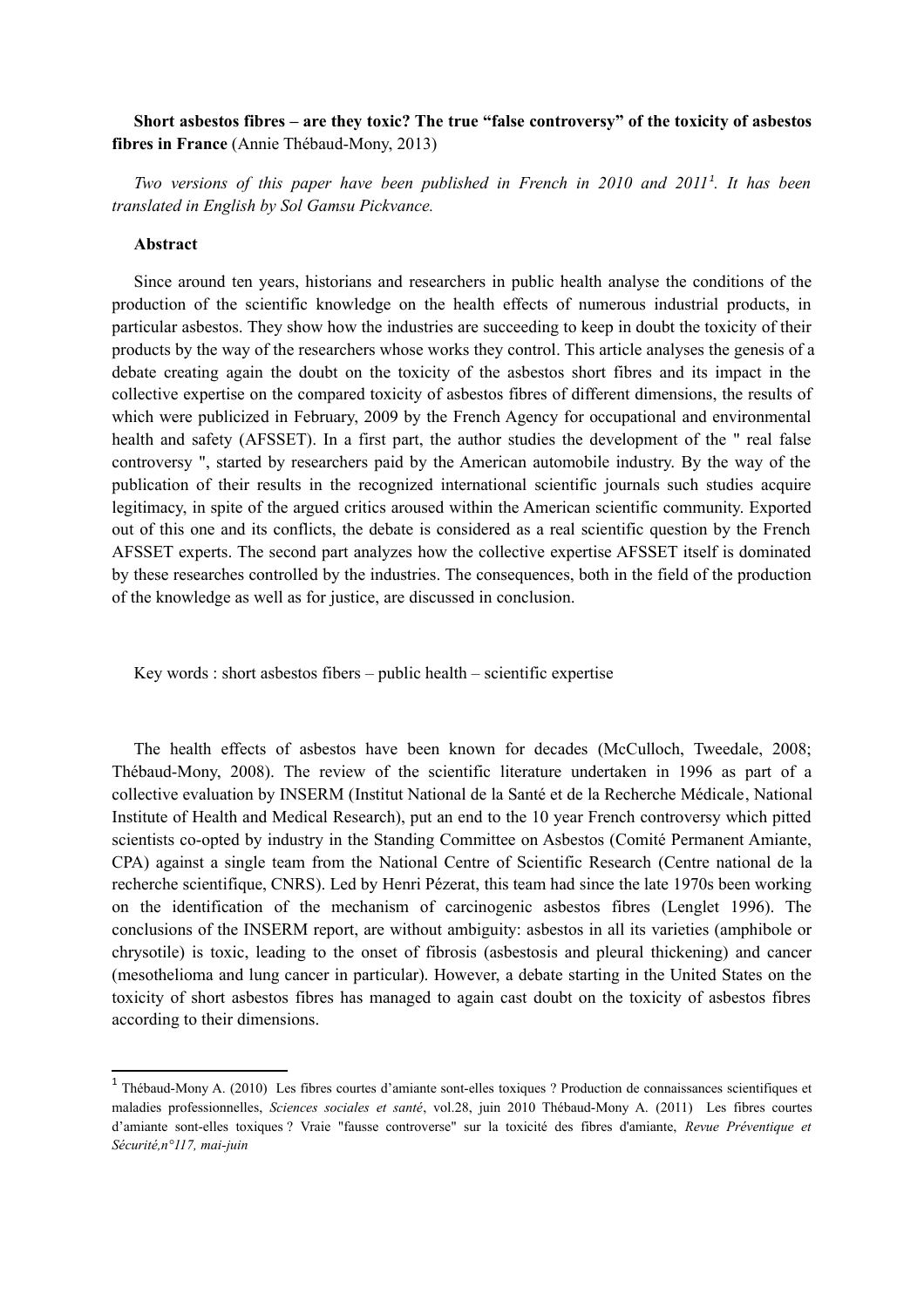This article traces the emergence of this debate and analyses its impact on the collective evaluation of the comparative toxicity of asbestos fibres - short, fine and "regulated", that is to say long, for which the results were made public in February 2009 by the French Agency for Environmental and Occupational Health Safety (AFSSET)<sup>[2](#page-1-0)</sup>.

### *The American car manufacturers induce a controversy*

In 2003, the Ford automobile company funded a study examining "the reduction of the biological potential of chrysotile asbestos in the conditions of use for brake shoes (Langer, 2003). Relying on the hypothesis according to which the size of the fibre determines the toxicity of the asbestos (a fibre of less than 5µm would be "inert"), the author states that the conditions of use for brake shoes (containing chrysotile) would lead to the exclusive production of short asbestos fibres and thus deactivate the carcinogenic properties of chrysotile.

The demonstration rests on a laboratory reproduction of wear and tear on brake shoes (in the case of sudden braking) and not on the actual observation of the emission of fibres in the usual conditions of break use. In support of his results, Langer emphasises the fact that the epidemiological studies do not show significant excess cancer cases amongst fitters and car mechanics. He therefore advances the hypothesis that the presence of "short fibres" could be an "index" of altered fibres (implying that these are without carcinogenic power), the risk of cancer being reduced or even non-existent.

By invoking the research cited above, the managers of Ford are attempting to split up the health effects of asbestos according to categories of exposed workers. Epidemiology can identify excesses of cancer in the workers of an industry with homogeneous activity and employment stability, which is the case for the industrial production of braking materials. Conversely it is much more difficult to identify an excess of cancer in very heterogeneous groups like motor vehicle mechanics working in garages of a very diverse range of sizes, working conditions and activity. In the case of installation of brake shoes, or their maintenance or replacement when repairing a car, no study of the forms of contamination by fibres of different sizes exists to allow Langer to connect his experimental model with the reality which it is supposed to represent.

Simultaneously, still at the behest of automobile manufacturers, epidemiologists have carried out a statistical 'meta-analysis' of the epidemiological studies cited by Langer (Goodman *et al.*, 2004). Their conclusions transform the absence of significant results into an affirmation of non-toxicity of asbestos in the context of repairing motor vehicles. Indeed, they write:

the epidemiological statistics available show that for jobs like motor vehicle mechanics, the risk of mesothelioma does not increase. Even if certain studies show a weak surplus of lung cancer, the epidemiological statistics do not validate the hypothesis that lung cancer in this occupational group is linked to occupational exposure to asbestos when repairing motor vehicles.

(Goodman *et al.*, 2004: 323)

<span id="page-1-0"></span><sup>&</sup>lt;sup>2</sup> Translators note: AFSSET merged with the French Food Safety Agency (AFSSA) in July 2010 to form the French Agency for Food, Environmental and Occupational Health & Safety (ANSES).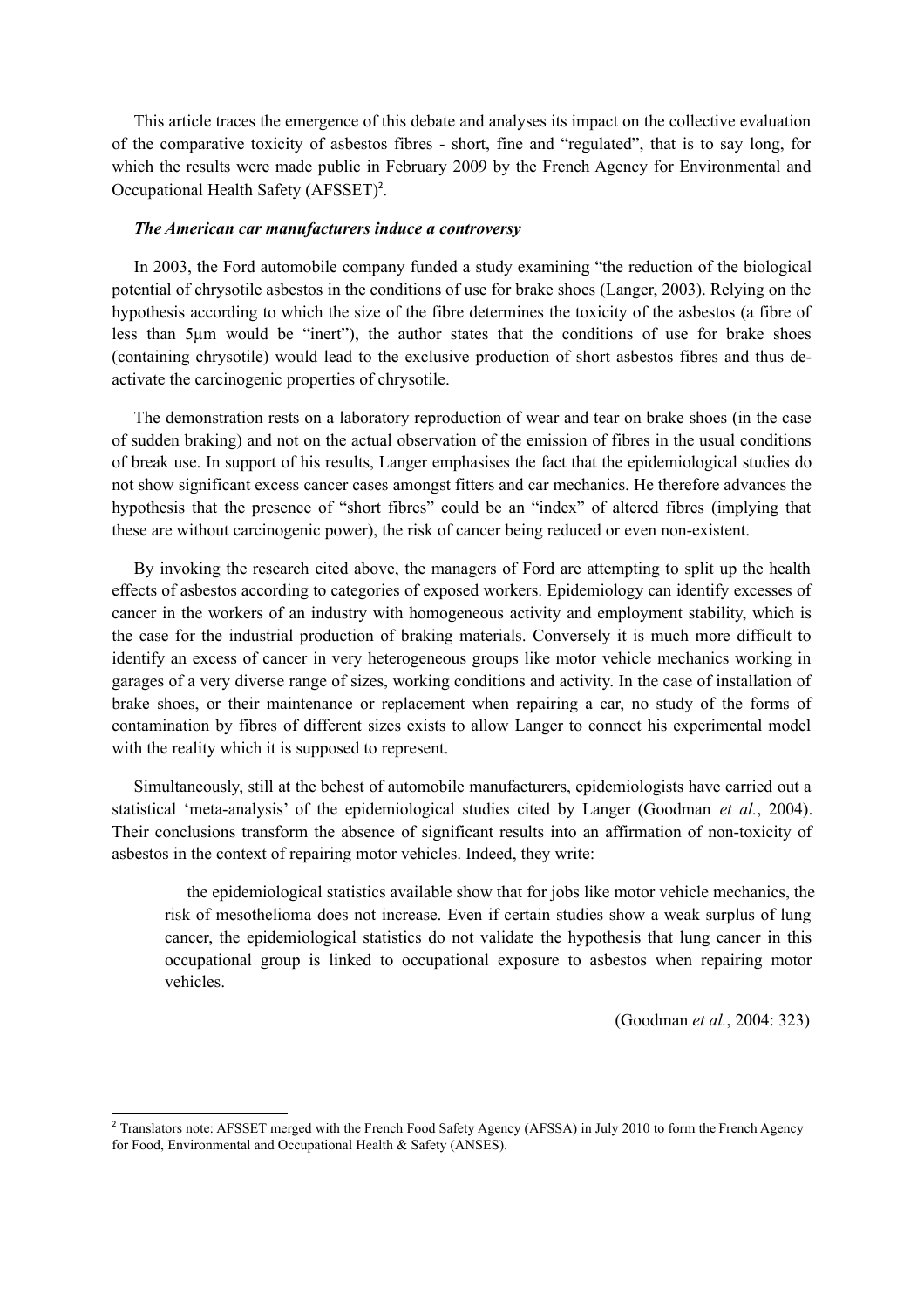## *True false controversy?*

The question of surplus cancer associated with asbestos in motor vehicle mechanics, is transforming into a debate which isolates the toxicity of short fibres from the rest of the accumulated knowledge on the toxicity of asbestos fibres and reactivates the controversy about an eventual dimension-threshold of asbestos fibres, below which their toxicity would be insignificant.

This question of the existence of a threshold of toxicity relative to the size of the fibres was in fact resolved twenty years earlier by the study of mechanisms of carcinogenicity in the works on the toxicology and physical-chemical properties of the mechanisms of carcinogenesis (Pézerat, 1984, 2009 ; Lauwerys, 2007). According to A. Picot, himself a toxicologist, 'Henri Pézerat is one of the first in the world to underline that asbestos, based on its surface activity, creates very active chemical agents in a biological setting […]. Such a mechanism allows the explanation of inflammatory pulmonary activity (asbestosis) and also the carcinogenic power of numerous varieties of asbestos' (Picot, 2009: 7). In a critical article on the work putting in doubt the toxicity of chrysotile, H. Pézerat stated in 2009 that the main factor responsible for carcinogenicity of fibres is this physical-chemical mechanism, the so-called "surface reactivity" of the fibre in a biological setting, the size of the fibres and their biological-persistance in the organism being only the complementary 'parameters' able to influence the degree of toxicity of the fibres without being determinant of it (Pézerat, 2009[\)](#page-2-0)<sup>3</sup>.

Fifty two international specialists of the health effects of asbestos (toxicologists, epidemiologists, biologists, doctors) all independent of the industry, collectively denounced this placing in doubt of the international scientific consensus (Welch, 2007). On the basis of a very large number of studies cited in their article, they challenge the hypotheses and conclusions of Langer and Goodman's work, insisting on two points in particular: the difference between the absence of statistically significant results in highlighting excess cancer risk associated with exposure to asbestos and the absence of the existence of the corresponding reality; the necessity of taking into account the findings produced by **all** the scientific disciplines revealing the reality of the incidence of mesothelioma in the population being studied. Even if the usual tools of epidemiology are inoperative when it comes to carrying out studies alongside independent workers or spread out in multiple small and medium-size businesses, the medical literature mentions cases of mesothelioma in automobile workers in contact with materials based on asbestos in their everyday working activity. Situating themselves on the field of the scientific discussion, the article's authors show the studies cited above do not result from a scientific approach but rather from a syllogism the premises for which are without real foundation:

1. The brake shoes 'only' produce short fibres (which has never been shown).

2. The epidemiological studies have not shown an excess of cancer in motor vehicle mechanics (which does not constitute a 'proof' of the absence of a link, but rather questions the limits of statistical methods).

3. Therefore short fibres are not dangerous (which constitutes, on such a basis, an unverifiable postulate).

Yet the results of these studies, published in international scientific journals have, as a result,

<span id="page-2-0"></span><sup>&</sup>lt;sup>3</sup> See references 25 and 26.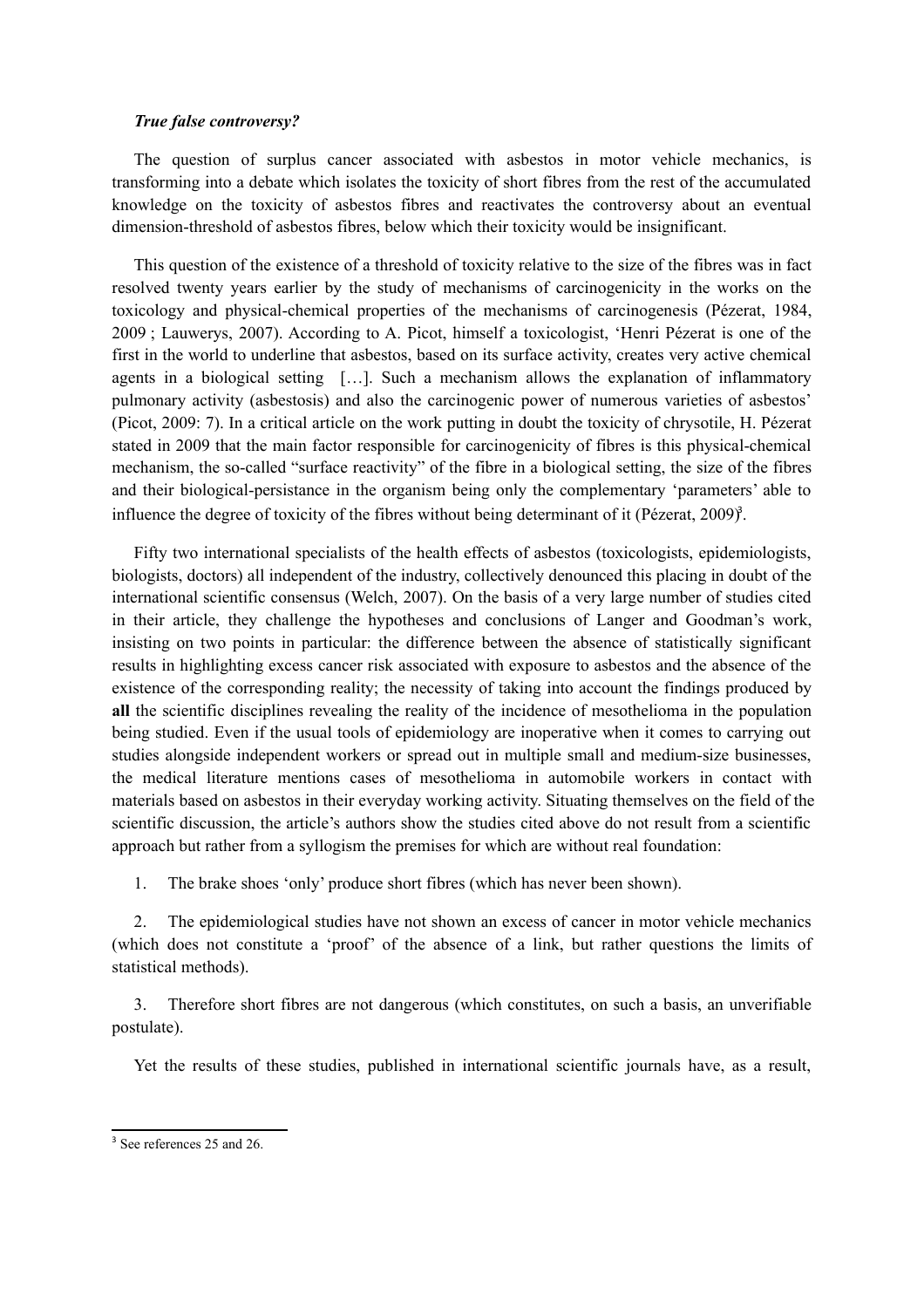acquired a scientific legitimacy likely to open a debate. Exported beyond the American scientific community and the conflicts occurring there, in particular in the courts (D. Egilman, 2009), this debate takes the character of a real scientific question that the French experts brought together by AFSSET are again going to take into account.

## *A collective assessment: are short and fine fibres of asbestos toxic?[4](#page-3-0)*

At the request of the minister of health, a collective assessment was organised by AFSSET in 2008 in reference to two objectives:

• To determine the possibility of characterising the spread of different types of fibres according to the circumstances of exposure (occupational and environmental).

• To evaluate the human health risks for exposure to short and fine asbestos fibres.

First the experts asked: what is a 'short fibre'? The answer to this question shows that it is the measuring device and not the potential toxicity which defines, according to the rules, what short, long and fine fibres are. Established by consensus in the 1960s, the definition of fibres, according to the WHO, corresponds 'to the limits of the method of analysis employed in this period', namely what the optical microscope can identify: any fibres of a length greater than 5 µm. The experts brought together by AFSSET thus keep the definition that a fibre of lesser length than 5 µm is a 'short fibre'.

In response to the first objective, the experts note that the French figures on exposure to fibres of different are almost non-existent. A 're-analysis' by the Mayor of Paris' Laboratory of inhaled particles (LEPI) of hundreds of surveys of air sampled in the Ile de France region and Upper Corsica [5](#page-3-1) (asbestosis-exposed areas) allows us to establish that short fibres represent 40 to 100 percent of the level of fibres in environmental exposures. At the request of AFSSET, LEPI acquired surveys of occupational environments in different sectors of activity (asphalt, removal of asbestos, asbestos cement, breaks, mines, recycling, textiles) from the survey bank of the Research Institute for Health and Safety at Work (IRSST) in Quebec. In the surveys, the proportion of short asbestos fibres varies between 87 percent (textiles) and 96 percent (removal of asbestos). In the brakes sector, the proportion of short asbestos fibres is 93 percent. According to Tomatis (an Italian researcher working for more than ten years as director of the International Centre of Research on Cancer), in the studies taking into account the reality of exposures in different occupational environments, fibres of all sizes are found in the surveys, short fibres representing up to 90 percent of the burden of asbestos fibres (Tomatis *et al.*, 2007, not cited in the assessment of AFSSET).

The AFSSET report nevertheless indicates that the brakes sector is 'known for its proportionally higher exposure to short asbestos fibres than other sectors of activity' (AFSSET, 2009: 190). This 'evidence' is not associated with any specific reference. Toxicological studies on the mechanisms of toxicity of fibres in a biological setting are mentioned but in juxtaposition with other works carried out in biology and without researching the coherence and the contradictions between the results obtained in the different studies. The experts of AFSSET adopt a position which reflects doubt, whilst positing a lesser toxicity for short fibres:

<span id="page-3-0"></span><sup>&</sup>lt;sup>4</sup> In this article, the discussion focuses on the short fibres, fine fibres being without exception considered as pathogenic in the assessment of AFSSET.

<span id="page-3-1"></span><sup>&</sup>lt;sup>5</sup> Translator's note: the Ile de France region includes Paris, its greater metropolitan area and some of the surrounding countryside. Upper Corsica, Haute Corse, is the northern part of the island.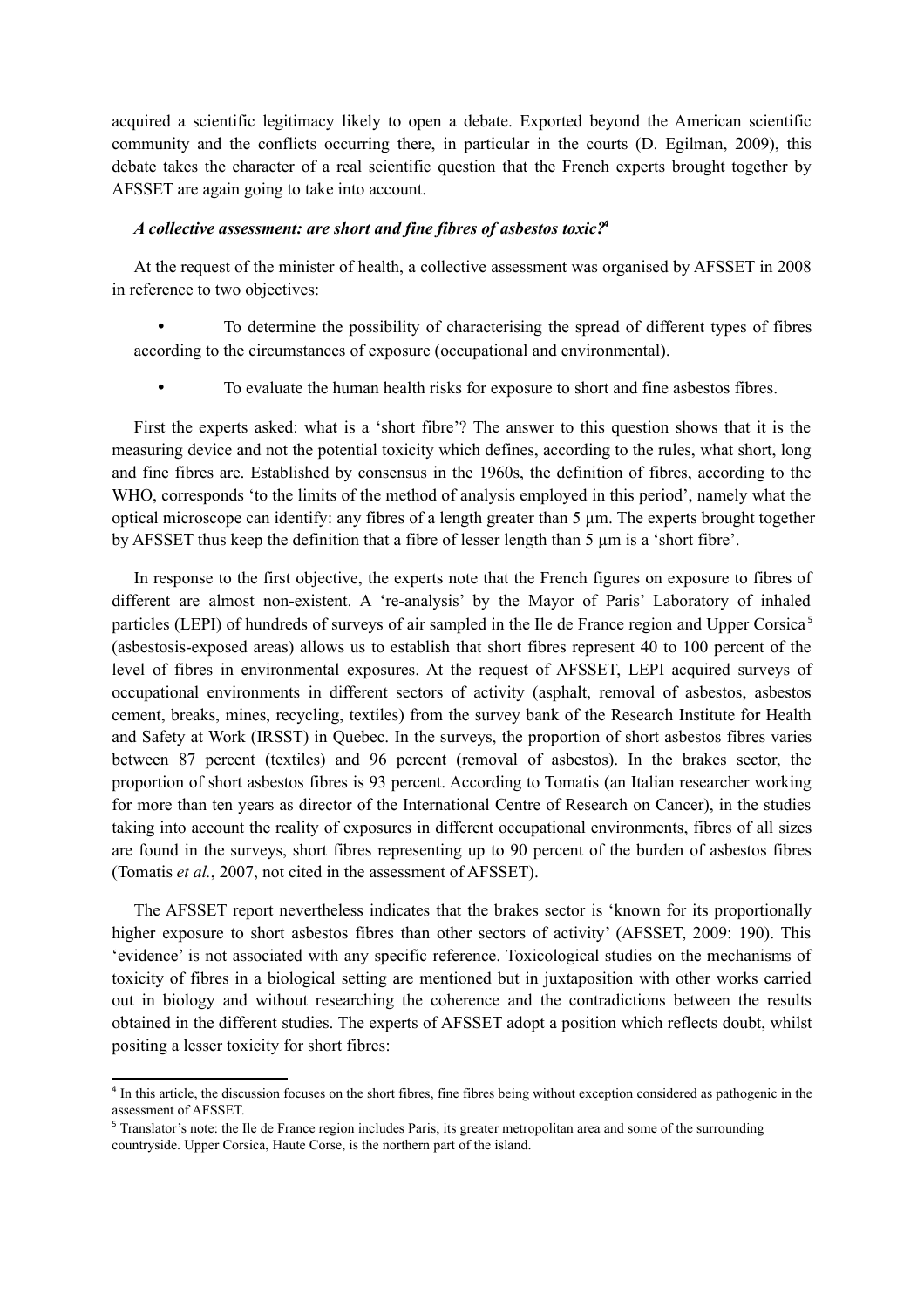The direct or indirect toxicity of short fibres remains difficult to assess but cannot be excluded. In the hypothesis of a toxicity of short fibres, it would certainly be less than those of long fibres, but no balanced conclusion is discernible at the current time.

## (AFSSET, 2009: 82)

In reference to the second objective, the evaluation of international epidemiological studied essentially relies on the meta-analyses of Goodman *et al.* (2004). The epidemiological studies showing the existence of cases of mesothelioma amongst motor vehicle mechanics are considered by the experts as being 'of a weak level of scientific evidence' (AFSSET, 2009: 191). Amongst these figure the works of James Leigh, who has led the Australian national register of mesotheliomas for more than twenty years and identifies cases of mesothelioma in auto mechanics for which the sole source of exposure to asbestos was repairing brakes (Leigh and Driscoll, 2002; 2003). As for the researchers having taken a stand so as to highlight the scientific incoherencies of the placing in doubt of the toxicity of short asbestos fibres (Welch *et al.*, 2007), they are not cited in AFSSET's report.

In the conclusion of the collective assessment, the experts recognize that: 'The toxicity of short asbestos fibres, evaluated from an epidemiological point of view, cannot be ruled out, although some consider this to be unproven', but they consider that 'the existence of a significant but weak, effect of short asbestos fibres appears to be a conservative hypothesis.' (AFSSET, 2009: 213). The recommendations presented in the report are to monitor the presence of short asbestos fibres in the general environment, but not to modify the current norms of monitoring in occupational settings by refraining from counting short asbestos fibres there. New studies are suggested in each scientific area, along with an 'old bibliography'.

### **Conclusion**

This episode in an age-old story of the health effects of asbestos is symbolic of the instrumentalisation of scientific doubt in the maintenance of situations of risk (McCulloch and Tweedale, 2008). From the difference in toxicity of different types of fibre to the myth of controlled usage, from the bio-persistence of chrysotile to the differential toxicity according to the dimension of fibres and the absence of significant results in the negation of excess cancer in such or such an exposed population group, doubt always remains possible, delaying all the more the political decisions indispensable to the prevention of asbestos cancers. Two years after the AFSSET report came out, the French regulations have not been modified whilst the asbestos removal sites multiply and allow a heavy threat of exposure to asbestos, all types of fibres taken together, for the workers employed on these sites.

On the international level, this somewhat insidious return to questioning the toxicity of asbestos regarding short fibres reinforces the return of the asbestos market. In India and in China the consumption of asbestos has been increasing strongly since the beginning of the 2000s. Recently, the new Quebec government has finally decided not to grant an Indian consortium, led by Belcorp, a guaranteed loan of 58 million Canadian dollars (41.6 million Euros). It was up to the Indian company to find the remaining capital from other investors, in preparation for the re-opening of the Jeffrey mine, situated in the town of Asbestos in Quebec. Naturally this production was destined… for export to the countries, such as India or China, where social rights and environmental regulations provide very little health protection. In Turin, a criminal judge condemned Stephan Schmidheiny, former CEO of Eternit Switzerland and Louis Cartier de Marchienne former CEO of Eternit Belgium to 16 years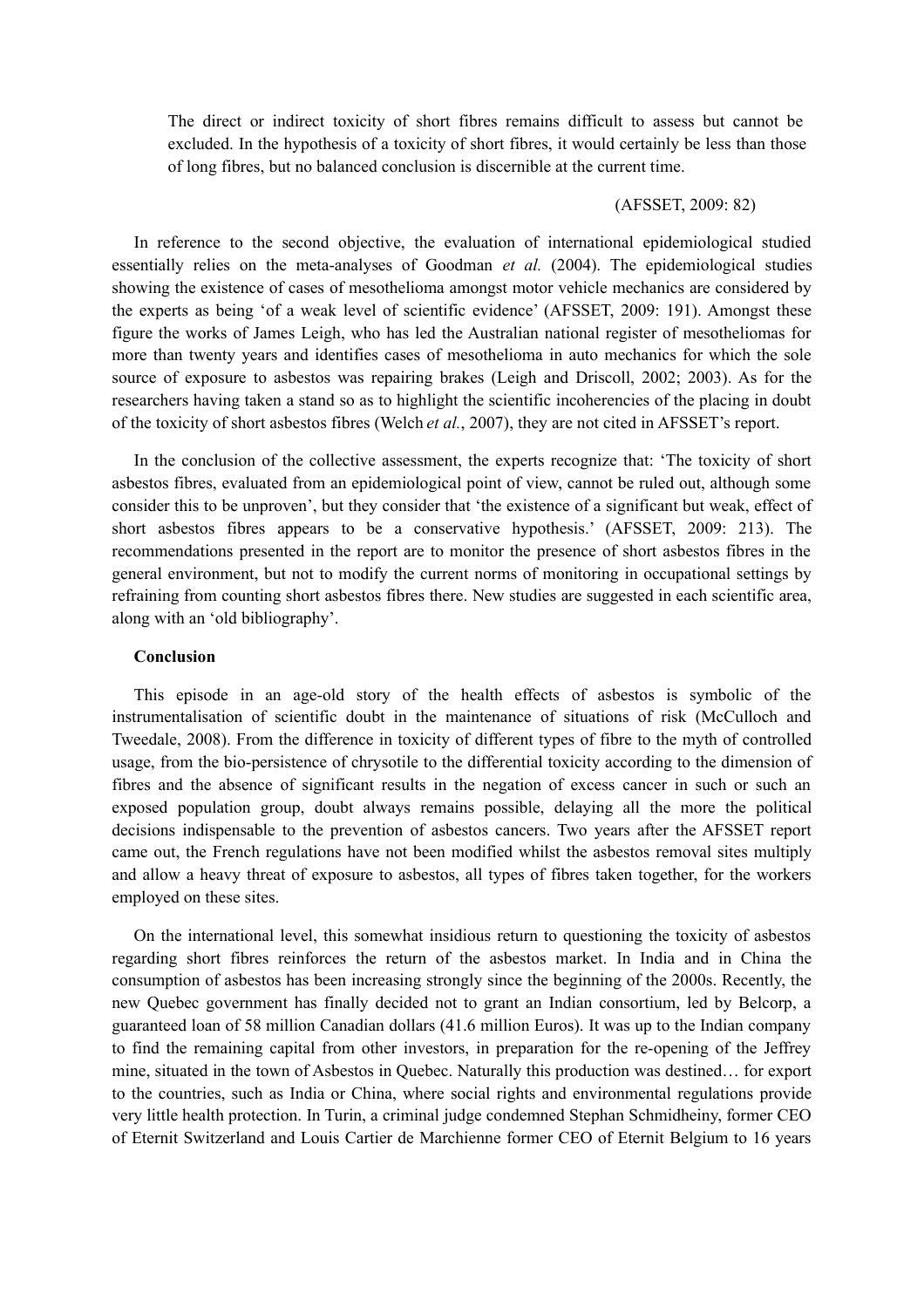jail, for having knowingly produced asbestos, when the health effects had long been known, and thus causing the deaths of thousands of Italian victims. When will we get the creation of an international criminal court of labour and the environment which would bring judgement against those responsible for this deliberate endangering of the life of the other on a global scale?

## **References**

AFSSET, 2009, *Les fibres courtes et les fibres fines d'amiante. Prise en compte du critère dimensionnel pour la caractérisation des risques sanitaires liés à l'inhalation d'amiante. Réévaluation des données toxicologiques, métrologiques et épidémiologiques dans l'optique d'une évaluation des risques sanitaires en population générale et professionnelle*. Avis de l'Afsset. Rapport d'expertise collective, Paris, février 2009, www.afsset.fr.

Egilman D. 2009, fiber types, asbestos potency, and environnemental causation. A peer review of published work and legal and regulatory scientific testimony, *International Journal of Occupational & Environnemental Health*, 15: 202-228

Expertise collective INSERM, 1997, *Effets sur la santé des principaux types d'exposition à l'amiante*, Ed. Inserm, Paris.

Goodman M, Teta MJ, Hessel PA, Garabrant DH, Craven VA, Scrafford CG, Kelsh MA, 2004, Mesothelioma and lung cancer among motor vehicle mechanics : a meta-analysis, *Annals of Occupational Hygiene,* 48, 4, 309-326.

Langer A., 2002, Reduction of the biological potential of chrysotile asbestos arising from conditions of service on brake pads, *Regulatory Toxicology & Pharmacology,* 38, 71-77.

Leigh J., Driscoll T., 2003, Malignant mesothelioma in Australia, *International Journal of Occupational & Environnemental Health,* 9, 206-217.

Leigh J., Davidson P., Leigh H., Berry D., 2002, Malignant mesothelioma in Australia, 1945-2000, *American journal of industrial medicine*, 2002, 41, 3, 188-201.

Lenglet R., 1996, *L'affaire de l'amiante*, La Découverte, Paris.

Lauwerys R.R., 2007, *Toxicologie industrielle et intoxications professionnelles*, Masson, Paris,5<sup>e</sup>

Mc Culloch J., Tweedale G., 2008, *Defending The Indefensible: The Global Asbestos Industry And Its Fight For Survival,* Oxford University Press, New York*.*

Pézerat H., 1984, I - Les mécanismes du cancer, II – Les cancers professionnels, in : Cassou B., Huez D., Mouzel M.L., Spitzer C., Touranchet A. *Les risques du travail. Pour ne pas perdre sa vie à*